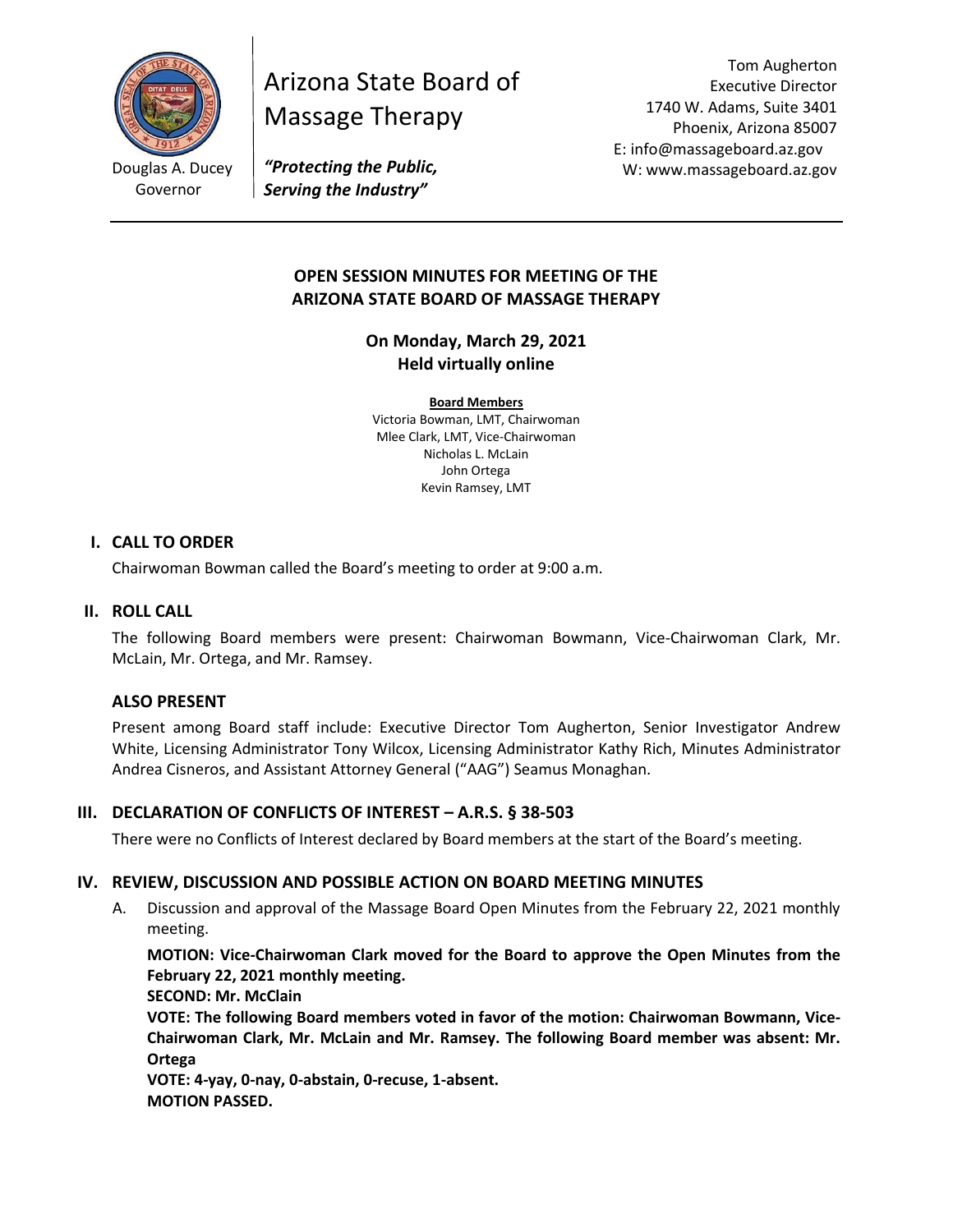# **V. ITEMS FOR BOARD REVIEW, DISCUSSION AND POSSIBLE ACTION**

# A. Formal Hearing

None.

# B. Formal Interview

21-109 Martinez, Luis

Mr. Martinez and client AS participated in the virtual meeting during the Board's consideration of this matter.

**MOTION: Mr. Ramsey moved for the Board to issue a non-disciplinary Advisory Letter for committing an act of malpractice, gross negligence or incompetency; for engaging in conduct that could result in harm or injury to the public; and, for potential sexual misconduct with a client. SECOND: Mr. McClain** 

**VOTE: The following Board members voted in favor of the motion: Chairwoman Bowmann, Vice-Chairwoman Clark, Mr. McLain, Mr. Ortega and Mr. Ramsey.**

**VOTE: 5-yay, 0-nay, 0-abstain, 0-recuse, 0-absent. MOTION PASSED.** 

## 21-113 Garcia, Fabian

Complainant DS participated in the virtual meeting during the Board's consideration of this matter. Mr. Garcia was not present and did not participate in this proceeding.

**MOTION: Chairwoman Bowmann moved for the Board to offer the licensee a Consent Agreement for voluntary surrender of licensure based on the factual allegations as set forth in the investigation report and testimony given by DS, and to adopt the statutory violations as outlined in the investigation report as the Board's Conclusions of Law in this matter. If not signed within 20 days, the matter shall proceed to Formal Hearing for license revocation.** 

**SECOND: Vice-Chairwoman Clark** 

**VOTE: The following Board members voted in favor of the motion: Chairwoman Bowmann, Vice-Chairwoman Clark, Mr. Ortega and Mr. Ramsey. The following Board member was absent: Mr. McClain.** 

**VOTE: 4-yay, 0-nay, 0-abstain, 0-recuse, 1-absent. MOTION PASSED.** 

#### 21-117 Wali, Ubaidullah

Complainant AL participated in the virtual meeting during the Board's consideration of this matter. Mr. Wali was not present and did not participate in this proceeding.

**MOTION: Mr. Ramsey moved for the Board to offer the licensee a Consent Agreement for voluntary surrender of licensure based on the factual allegations as set forth in the investigation report and testimony given by Al, and to adopt the statutory violations as outlined in the investigation report as the Board's Conclusions of Law in this matter. If not signed within 20 days, the matter shall proceed to Formal Hearing for license revocation. SECOND: Vice-Chairwoman Clark**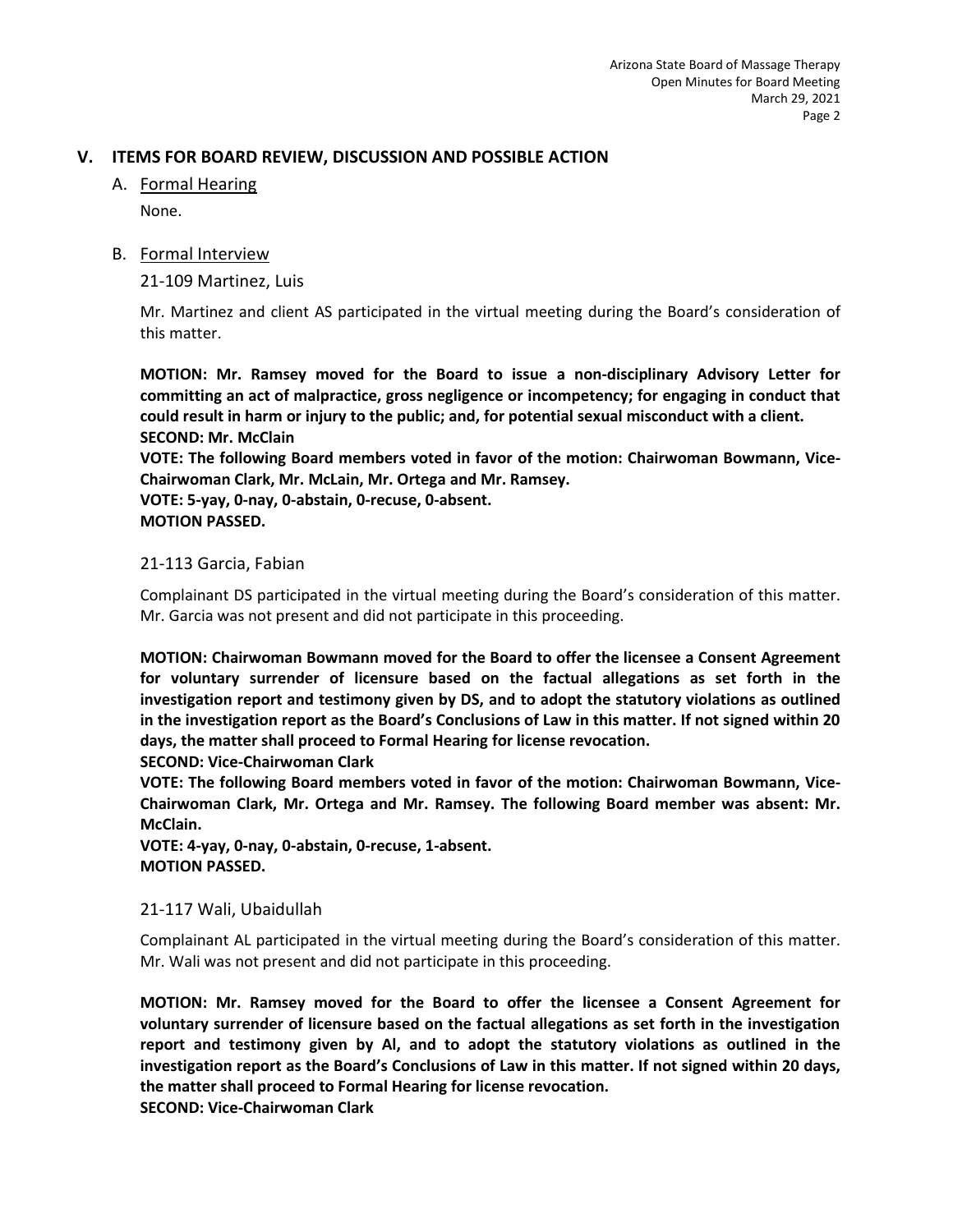**VOTE: The following Board members voted in favor of the motion: Chairwoman Bowmann, Vice-Chairwoman Clark, Mr. Ortega and Mr. Ramsey. The following Board member was absent: Mr. McClain.** 

**VOTE: 4-yay, 0-nay, 0-abstain, 0-recuse, 1-absent. MOTION PASSED.** 

#### C. Investigative Review

21-121 Gillum, Destiny

Ms. Gillum and Attorney Sara Stark participated in the virtual meeting during the Board's consideration of this matter.

**MOTION: Chairwoman Bowmann moved for dismissal. SECOND: Vice-Chairwoman Clark VOTE: The following Board members voted in favor of the motion: Chairwoman Bowmann, Vice-Chairwoman Clark, Mr. Ortega and Mr. Ramsey. The following Board member was absent: Mr. McClain. VOTE: 4-yay, 0-nay, 0-abstain, 0-recuse, 1-absent. MOTION PASSED.** 

## 21-128 Shan, Danny

Mr. Shan and Attorney Derek Zazueta participated in the virtual meeting during the Board's consideration of this matter.

**MOTION: Vice-Chairwoman Clark moved for the Board to proceed to Formal Interview in this matter based on the potential violations of law and factual allegations as set forth in the investigative report.** 

**SECOND: Mr. Ortega** 

**VOTE: The following Board members voted in favor of the motion: Chairwoman Bowmann, Vice-Chairwoman Clark, Mr. Ortega and Mr. Ramsey. The following Board member was absent: Mr. McClain.** 

**VOTE: 4-yay, 0-nay, 0-abstain, 0-recuse, 1-absent. MOTION PASSED.** 

21-130 Heward, Mark

Complainant WW participated in the virtual meeting during the Board's consideration of this matter. Mr. Heward was not present and did not participate in this proceeding.

**MOTION: Chairwoman Bowmann moved for the Board to continue the investigative review in this matter to the Board's next meeting, and to instruct Board staff to request clear copies of the text messages between the parties and request the licensee to appear before the Board. SECOND: Vice-Chairwoman Clark** 

**VOTE: The following Board members voted in favor of the motion: Chairwoman Bowmann, Vice-Chairwoman Clark, Mr. Ortega and Mr. Ramsey. The following Board member was absent: Mr. McClain.** 

**VOTE: 4-yay, 0-nay, 0-abstain, 0-recuse, 1-absent. MOTION PASSED.**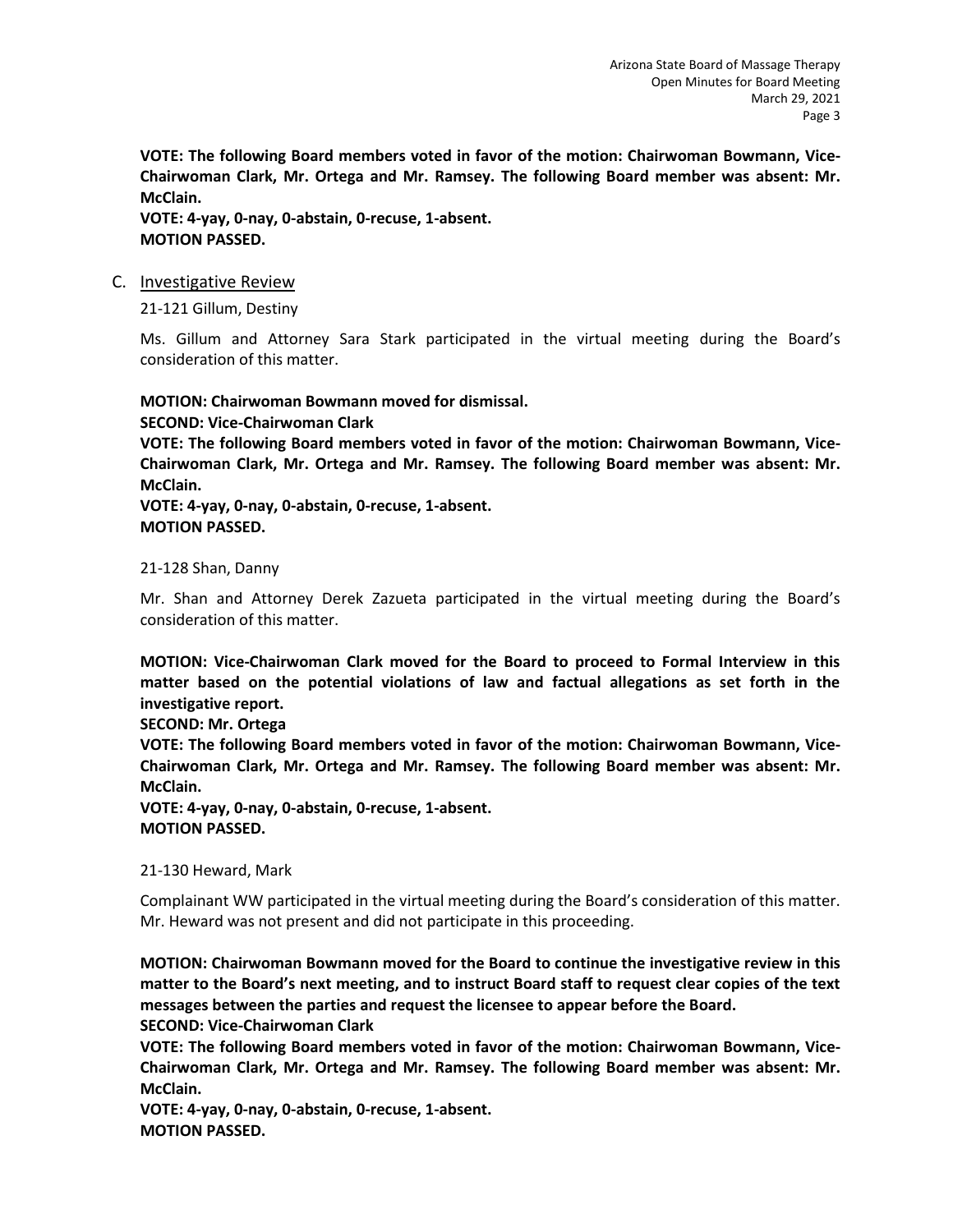# D. License Request

None.

# **VI. EXECUTIVE DIRECTOR REPORT**

A. Introduction of the Arizona Auditor General's Office for a Board presentation by Ms. Monette M. Kiepke, Senior Performance Auditor, addressing the Arizona Massage Board's statutorily-required sunset audit in 2021.

Ms. Kiepke and Dale Chapman of the Auditor General's Office participated in the virtual meeting during the Board's consideration of this matter.

B. Request of Board for designation of the Arizona Delegate to the 2021 Federation of State Massage Boards ("FSMTB") Annual Meeting in Charlotte, NC on October 7-9.

C. Tucson City Council Workshop on amending City Ordinance on massage services, on Tuesday, April 6, 2021. Brief update from Lt. Frank Hand, Patrol Commander, Tucson Police Department.

D. Board Letter transmission requesting Executive Branch approval for state rules amending promulgation before the Governor's Regulatory Review Council ("GRRC")

# **VII. SUMMARY OF CURRENT EVENTS**

# **VIII. DISCUSSION AND POSSIBLE ACTION ITEMS FOR FUTURE MASSAGE BOARD AGENDAS**

The Board directed staff to agendize the following discussion topics for a future meeting:

- **Proper course of action for individuals that suspect a business to be performing illicit practices.**
- $\triangleright$  Arizona Massage Board COVID-19 Waiver of CE and response to possible ending of the Governor's Executive Orders relating to COVID-19.

# **IX. NEXT ARIZONA MASSAGE BOARD MEETING DATE**

A. Monday, April 26, 2021 at 9:00 a.m. *(meeting to be held via video conferencing)*

# **X. CALL TO THE PUBLIC**

Laura Embleton, Government Relations Director, Associated Bodywork and Massage Professionals addressed the Board during the Call to the Public.

# **XI. MOTION TO ADJOURN**

**MOTION: Vice-Chairwoman Clark moved for adjournment. SECOND: Chairwoman Bowmann VOTE: The following Board members voted in favor of the motion: Chairwoman Bowmann, Vice-Chairwoman Clark, Mr. McLain, Mr. Ortega and Mr. Ramsey. VOTE: 5-yay, 0-nay, 0-abstain, 0-recuse, 0-absent. MOTION PASSED.**